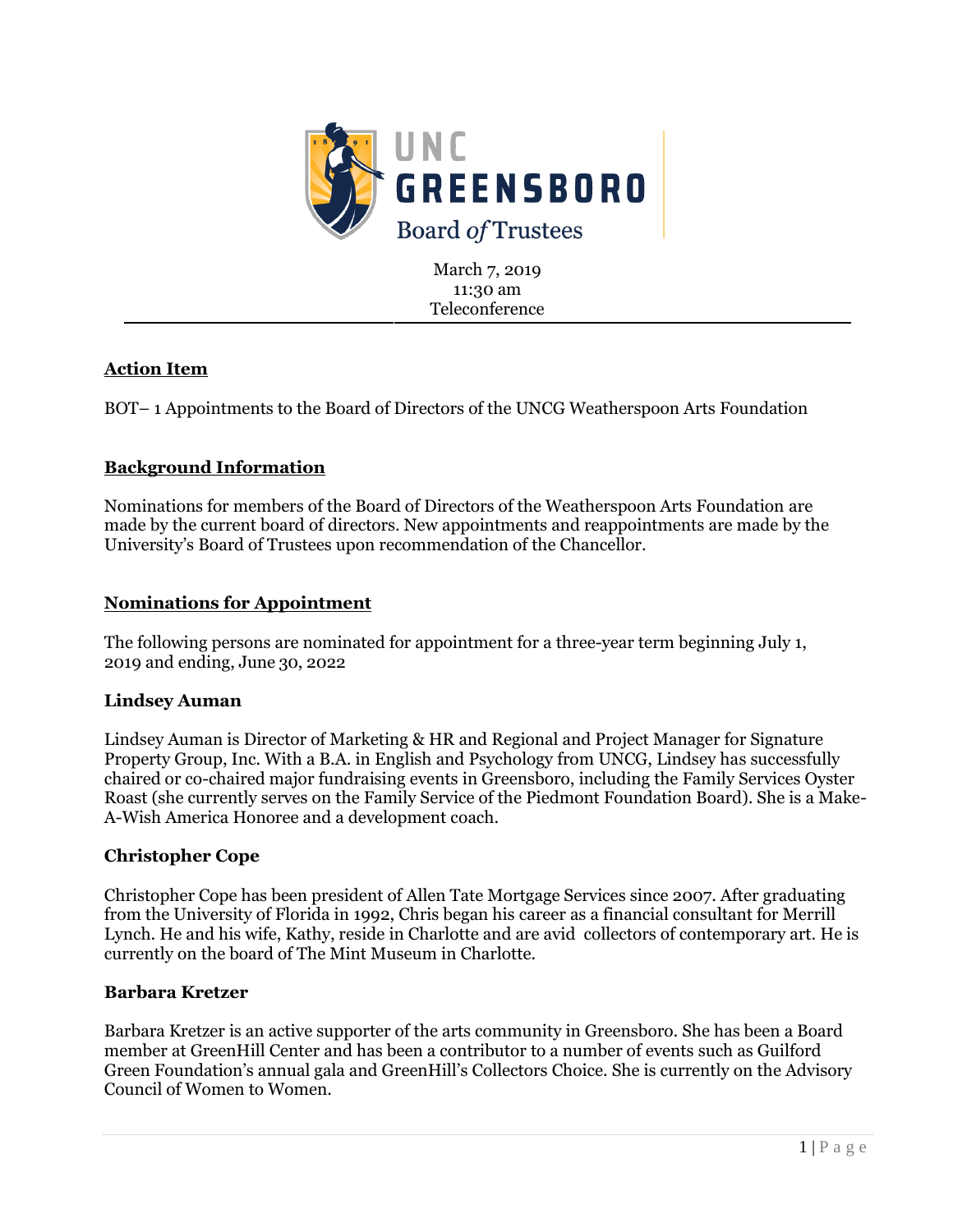The following persons are nominated to serve a two-year term beginning July 1, 2019 and ending June 30, 2021:

### **Franklin McCain** (to serve a two-year term, renewable)

Frank McCain is Vice President, Community Investment & Impact, United Way of Greater Greensboro. Prior to his work there, McCain was responsible for overseeing the administration of the Financial Futures/Kenan Flagler Youth Institute. Frank is very active in the community, including affiliations and board service of the Greensboro Police Foundation, International Civil Rights Center and Museum, YMCA, and the Greensboro Housing Authority, among other organizations. He holds a Bachelor of Science in Business from N.C. A& T. State University.

### **Skip Moore**

Skip Moore is retired from the Weaver Foundation, Inc. where he served as President for 15 years. He has also served in various administrative roles at UNCG including Assistant Vice Chancellor for Academic Affairs, Vice Chancellor for Administration and Planning, and Vice Chancellor for University Advancement. Skip has served on several boards including Excellence Foundation Board, HES Foundation, Spartan Club Executive Committee, Weatherspoon Arts Foundation Board of Directors (current President), and Chancellor's Council. Skip is working on projects including the Say Yes to Education Guilford and TEDxGreensboro.

### **Rodney Ouzts** (to serve a two-year term, renewable)

Rodney Ouzts served on the Arts Foundation board for two terms, acting as president from 2013 to 2015. He is a 1982 graduate of UNCG with a BA in Speech Communications and a minor in English. He and his husband, Massimo Fantechi recently established an acquisitions endowment. Rodney has participated in several Weatherspoon Arts Museum activities. He is the former Director of Communications for the High Point Arts Council and served as chair of Staff Council in the Bryan School of Business and Economics. Rodney is also the recipient of the Bryan School's Staff Excellence Award in 2005.

The following person is nominated to serve a one-year term (beginning July 1, 2019 and ending June 20, 2020:

## **Margaret Benjamin**

Margaret Benjamin is well-known in the community, having served on numerous boards, including service as past chair of the Greensboro Historical Museum. Margaret has served on the Weatherspoon Art Association Board for two terms and rolls off that board this May. She and her husband Bill are community philanthropists and were 2018 United Way of Greater GSO Legacy Award recipients. She is vice-chairwoman of the national Museum Trustee Association and regularly advocates on behalf of museums. She also is a collector of and highly knowledgeable about the arts.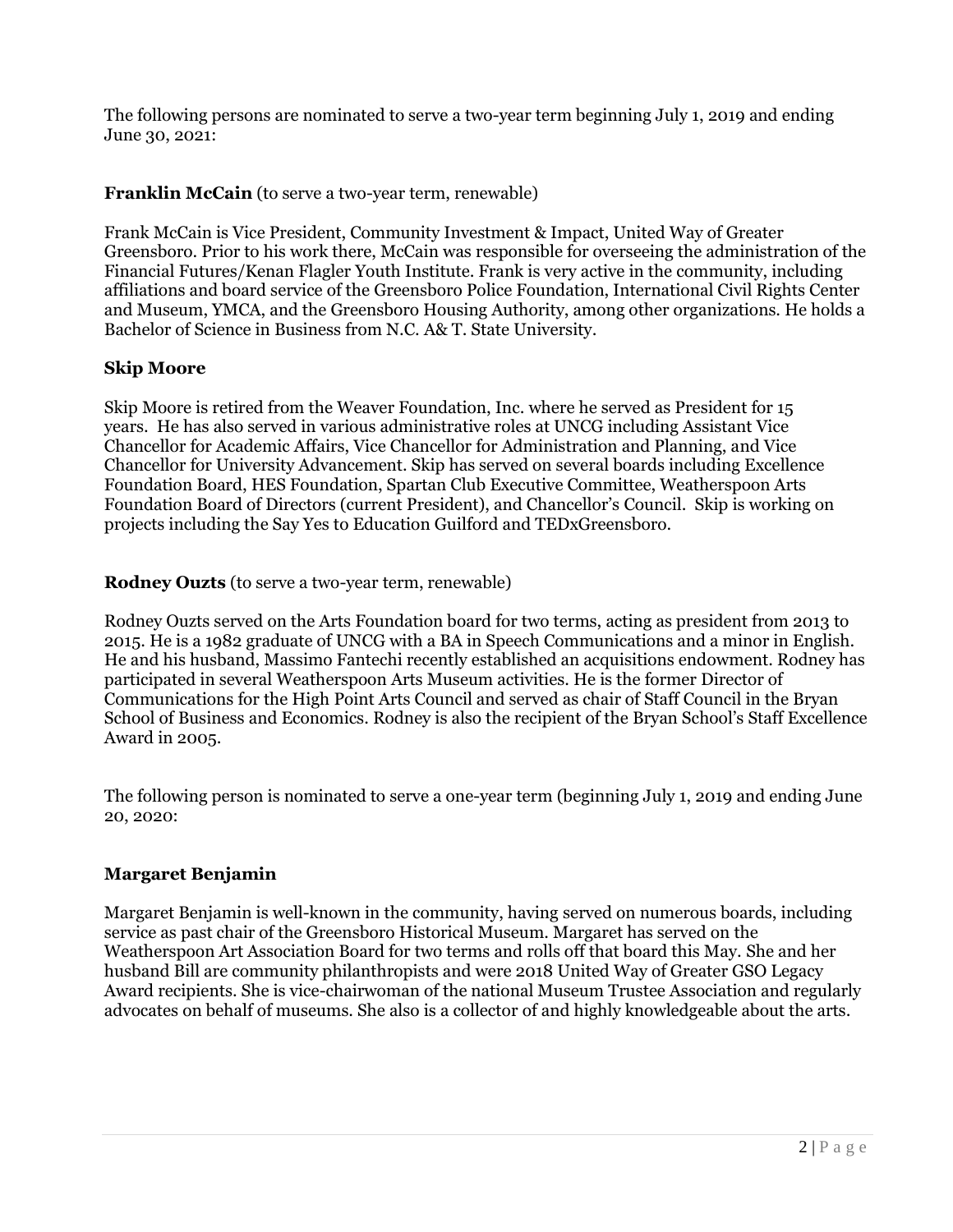# **Re-nominations to the Weatherspoon Arts Foundation Board**

The following persons are nominated to serve second three-year terms beginning July 1, 2019 and ending June 30, 2022:

# **Kathy Craft**

Kathy Craft graduated from UNCG in 1995 with a Master's in Education degree in Spanish. Kathy currently serves on the Weatherspoon Arts Foundation Board of Directors as Vice President and has previously served on the Excellence Foundation Board of Visitors, Weatherspoon Arts Foundation Board of Directors (former President), as well as the Weatherspoon Museum Association Board of Directors. Kathy's husband, Daniel Craft, is a UNCG alumni from the College of Arts and Sciences. Daniel has served on Corporate Relations committee, Excellence Foundation Board of Visitors, and Spartan Club Executive Committee.

## **Fran Davis**

Fran Davis currently serves as the Senior Scientific Liaison at Astellas Pharmaceuticals. Fran is currently on the Weatherspoon Arts Foundation Board of Directors and has served on this committee since 2016. Fran holds Bachelor of Pharmacy and Doctor of Pharmacy degrees from UNC Chapel Hill. Her volunteer experiences in Greensboro include Girl Charge Board Member, Greensboro Public Art Endowment Steering Committee Member, Trustee of Greensboro Day School, Sustainer for the Junior League of Greensboro, First Presbyterian Church Elder, and Girl Scouts Troop Leader.

# **Lyle Humphrey**

Lyle Humphrey is a Greensboro native and specialist in medieval and early modern Italian art. She is an alumna of Middlebury College in Vermont and NYU's Institute of Fine Arts (MA and PhD). Lyle is an art historian with over two decades of professional experience and a distinguished record of scholarly research and publication, curatorial work, participation in international conferences, and public education in the form of gallery talks, contributions to museum symposia, and university teaching. Lyle currently serves on the Weatherspoon Arts Foundation Board of Directors and has served since 2016.

# **Richard Levy**

Richard Levy completed his undergraduate and graduate degrees at UNC Chapel Hill while also completing a second master's degree from NC A&T State University. Since 1969, Richard has been president of HBD., Inc./Pacific Concepts in Greensboro. He has also taught survey courses in African American Literature at Greensboro College. Richard currently serves on the Friends of the Library Advisory Board and the Weatherspoon Arts Foundation Board. Outside of UNCG, Richard is a trustee for the National Humanities Center. Richard and his wife, Jane, are founding trustees of the Public Art Endowment and have served on the advisory committee which guides fundraising for the endowment.